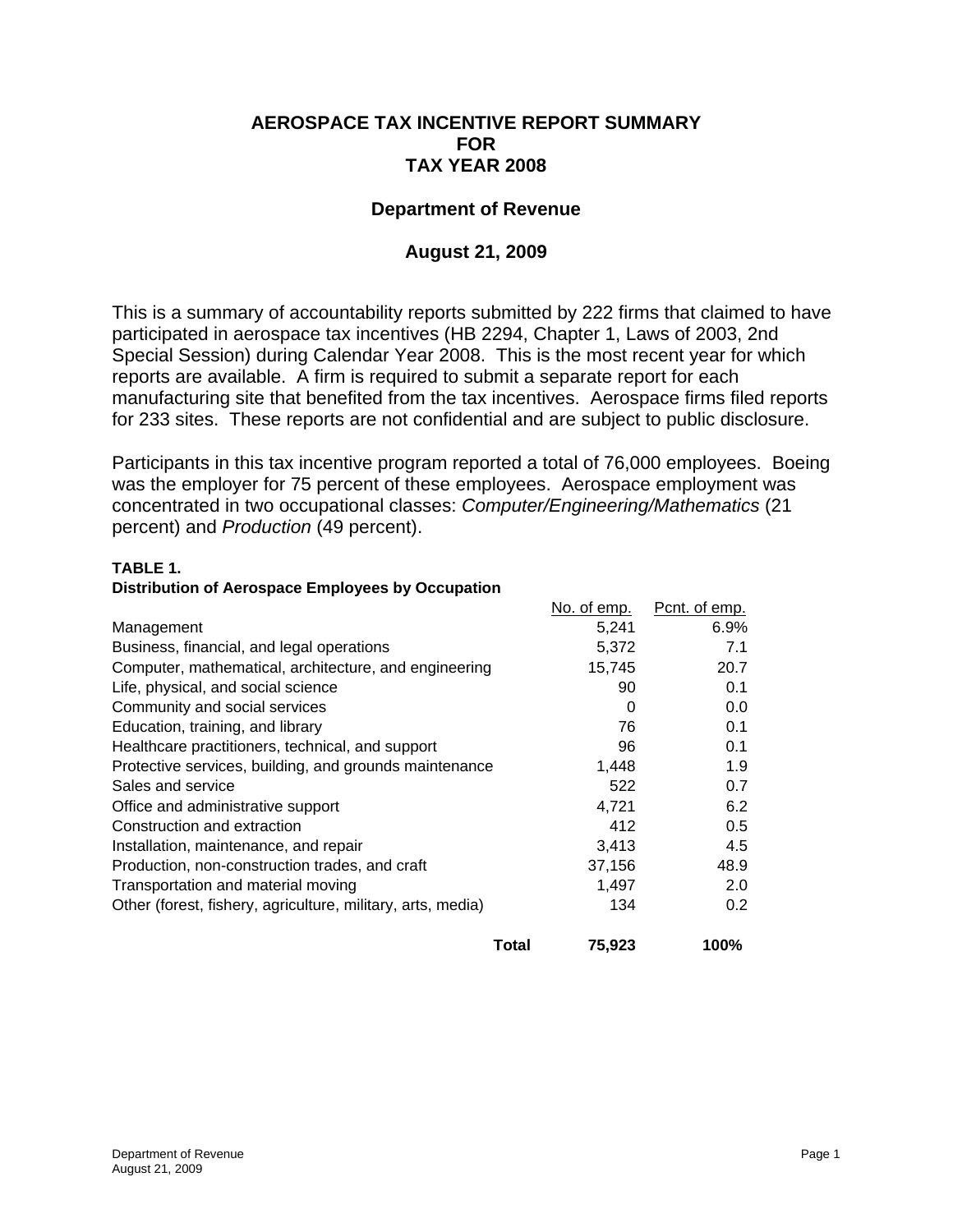As shown in Table 2, nearly 55 percent of employees in the aerospace industry earned more than \$30 an hour in wages. Notably, 96 percent of management employees and 88 percent of employees in the area of *Computer/Engineering/Mathematics* earned over \$30 an hour. Among the lower paid, over 16 percent of the employees in *Protective Services, Building, & Grounds Maintenance* and 13 percent of *Production* workers made \$15 (or less) an hour.

### **TABLE 2.**

#### **Percentage Distribution of Employees by Occupation and Wage Bands (All Firms)**

|                                                             | Min     |         |         |         |         |
|-------------------------------------------------------------|---------|---------|---------|---------|---------|
|                                                             | Wage    | \$10.01 | \$15.01 | \$20.01 | \$30.01 |
|                                                             | to \$10 | to \$15 | to \$20 | to \$30 | & Over  |
| Management                                                  | 0.2%    | 0.2%    | 0.2%    | 3.9%    | 95.5%   |
| Business, financial, and legal operations                   | 0.0     | 0.2     | 1.7     | 27.1    | 71.0    |
| Computer, mathematical, architecture, & engineering         | 0.0     | 0.1     | 0.8     | 10.9    | 88.2    |
| Life, physical, and social science                          | 0.0     | 2.2     | 6.6     | 24.3    | 66.9    |
| Community and social services                               | 0.0     | 0.0     | 0.0     | 0.0     | 0.0     |
| Education, training, and library                            | 0.0     | 1.3     | 4.1     | 19.7    | 74.9    |
| Healthcare practitioners, technical, and support            | 0.0     | 0.0     | 18.6    | 25.8    | 55.6    |
| Protective services, building, & grounds maintenance        | 0.3     | 16.0    | 9.2     | 26.0    | 48.6    |
| Sales and service                                           | 0.4     | 3.5     | 8.0     | 29.7    | 58.5    |
| Office and administrative support                           | 0.3     | 7.3     | 19.0    | 36.1    | 37.3    |
| Construction and extraction                                 | 0.0     | 7.1     | 0.7     | 18.3    | 73.9    |
| Installation, maintenance, and repair                       | 0.2     | 2.0     | 3.5     | 30.2    | 64.1    |
| Production, non-construction trades, and craft              | 0.8     | 12.3    | 21.8    | 30.5    | 34.7    |
| Transportation and material moving                          | 1.0     | 6.3     | 6.0     | 50.8    | 36.0    |
| Other (forest, fishery, agriculture, military, arts, media) | 0.8     | 11.9    | 36.6    | 32.8    | 17.9    |
| Total                                                       | 340     | 5,406   | 9,676   | 18,905  | 41,598  |
| Percent of Total (%)                                        | 0.4     | 7.1     | 12.7    | 24.9    | 54.8    |

Tables 3 and 4 show that Boeing paid 65 percent of its employees over \$30 an hour. Other aerospace firms paid only 24 percent of their employees at this level. At the other end of the wage scale, only 2 percent of Boeing employees were paid \$15 (or less) an hour, while other firms in the industry paid about a quarter (25 percent) of their employees this much. This result confirms the belief that Boeing generally pays its employees more than other firms.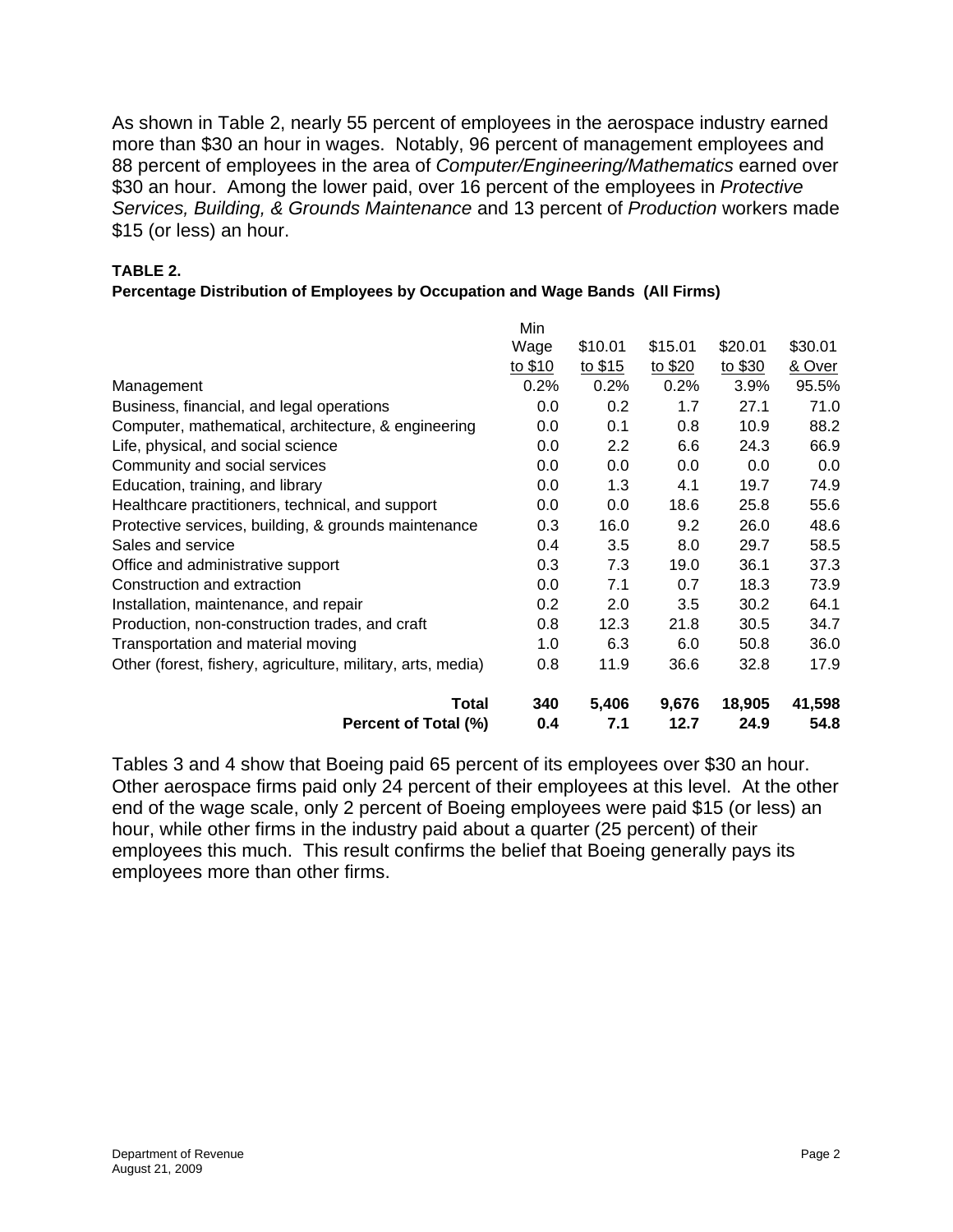### **TABLE 3. Percentage Distribution of Employees by Occupation and Wage Bands (Boeing)**

| Percent of Total (%)                                        | 0.0     | 2.0     | 8.7              | 24.4    | 64.8    |
|-------------------------------------------------------------|---------|---------|------------------|---------|---------|
| <b>Total</b>                                                | 0       | 1,167   | 5,020            | 14,023  | 37,172  |
| Other (forest, fishery, agriculture, military, arts, media) | 0.0     | 0.0     | 15.0             | 33.3    | 51.6    |
| Transportation and material moving                          | 0.0     | 0.0     | 1.4              | 57.7    | 40.9    |
| Production, non-construction trades, and craft              | 0.0     | 3.4     | 16.8             | 32.8    | 46.9    |
| Installation, maintenance, and repair                       | 0.0     | 0.0     | 0.5              | 25.3    | 74.2    |
| Construction and extraction                                 | 0.0     | 7.1     | 0.7              | 18.3    | 73.9    |
| Office and administrative support                           | 0.0     | 0.5     | 12.6             | 37.9    | 49.0    |
| Sales and service                                           | 0.0     | 7.8     | 1.1              | 13.7    | 77.5    |
| maintenance                                                 | 0.0     | 15.1    | 8.4              | 25.3    | 51.2    |
| Protective services, building, and grounds                  |         |         |                  |         |         |
| Healthcare practitioners, technical, and support            | 0.0     | 0.0     | 17.1             | 25.0    | 57.9    |
| Education, training, and library                            | 0.0     | 0.0     | 1.7              | 16.4    | 82.0    |
| Community and social services                               | 0.0     | 0.0     | 0.0              | 0.0     | 0.0     |
| Life, physical, and social science                          | 0.0     | 0.0     | 0.0              | 24.2    | 75.8    |
| Computer, mathematical, architecture, & engineering         | 0.0     | 0.0     | 0.2 <sub>0</sub> | 8.2     | 91.6    |
| Business, financial, and legal operations                   | 0.0     | 0.0     | 0.8              | 26.8    | 72.4    |
| Management                                                  | 0.0%    | 0.0%    | 0.0%             | 0.7%    | 99.3%   |
|                                                             | to \$10 | to \$15 | to \$20          | to \$30 | & Over  |
|                                                             | Wage    | \$10.01 | \$15.01          | \$20.01 | \$30.01 |
|                                                             | Min     |         |                  |         |         |

**TABLE 4.** 

### **Percentage Distribution of Employees by Occupation and Wage Bands (Non-Boeing)**

|                                                             | Min      |         |         |         |         |
|-------------------------------------------------------------|----------|---------|---------|---------|---------|
|                                                             | Wage     | \$10.01 | \$15.01 | \$20.01 | \$30.01 |
|                                                             | to $$10$ | to \$15 | to \$20 | to \$30 | & Over  |
| Management                                                  | 0.6%     | 0.8%    | 0.8%    | 13.4%   | 84.5%   |
| Business, financial, and legal operations                   | 0.0      | 3.1     | 11.0    | 31.2    | 54.7    |
| Computer, mathematical, architecture, & engineering         | 0.0      | 0.9     | 3.9     | 26.4    | 68.7    |
| Life, physical, and social science                          | 0.0      | 16.5    | 49.7    | 24.8    | 9.0     |
| Community and social services                               | 0.0      | 0.0     | 0.0     | 0.0     | 0.0     |
| Education, training, and library                            | 0.0      | 11.0    | 22.1    | 44.4    | 22.4    |
| Healthcare practitioners, technical, and support            | 0.0      | 0.0     | 33.3    | 33.3    | 33.4    |
| Protective services, building, and grounds                  |          |         |         |         |         |
| maintenance                                                 | 4.5      | 29.1    | 20.6    | 37.3    | 8.5     |
| Sales and service                                           | 0.5      | 2.5     | 9.5     | 33.2    | 54.4    |
| Office and administrative support                           | 0.7      | 15.1    | 26.4    | 34.0    | 23.7    |
| Construction and extraction                                 | 0.0      | 0.0     | 0.0     | 0.0     | 0.0     |
| Installation, maintenance, and repair                       | 0.8      | 9.5     | 14.6    | 48.0    | 27.1    |
| Production, non-construction trades, and craft              | 2.7      | 34.4    | 34.3    | 24.5    | 4.2     |
| Transportation and material moving                          | 6.2      | 38.9    | 29.7    | 14.7    | 10.6    |
| Other (forest, fishery, agriculture, military, arts, media) | 1.0      | 15.8    | 43.7    | 32.6    | 6.9     |
| <b>Total</b>                                                | 340      | 4,238   | 4,656   | 4,881   | 4,427   |
| Percent of Total (%)                                        | 1.8      | 22.9    | 25.1    | 26.3    | 23.9    |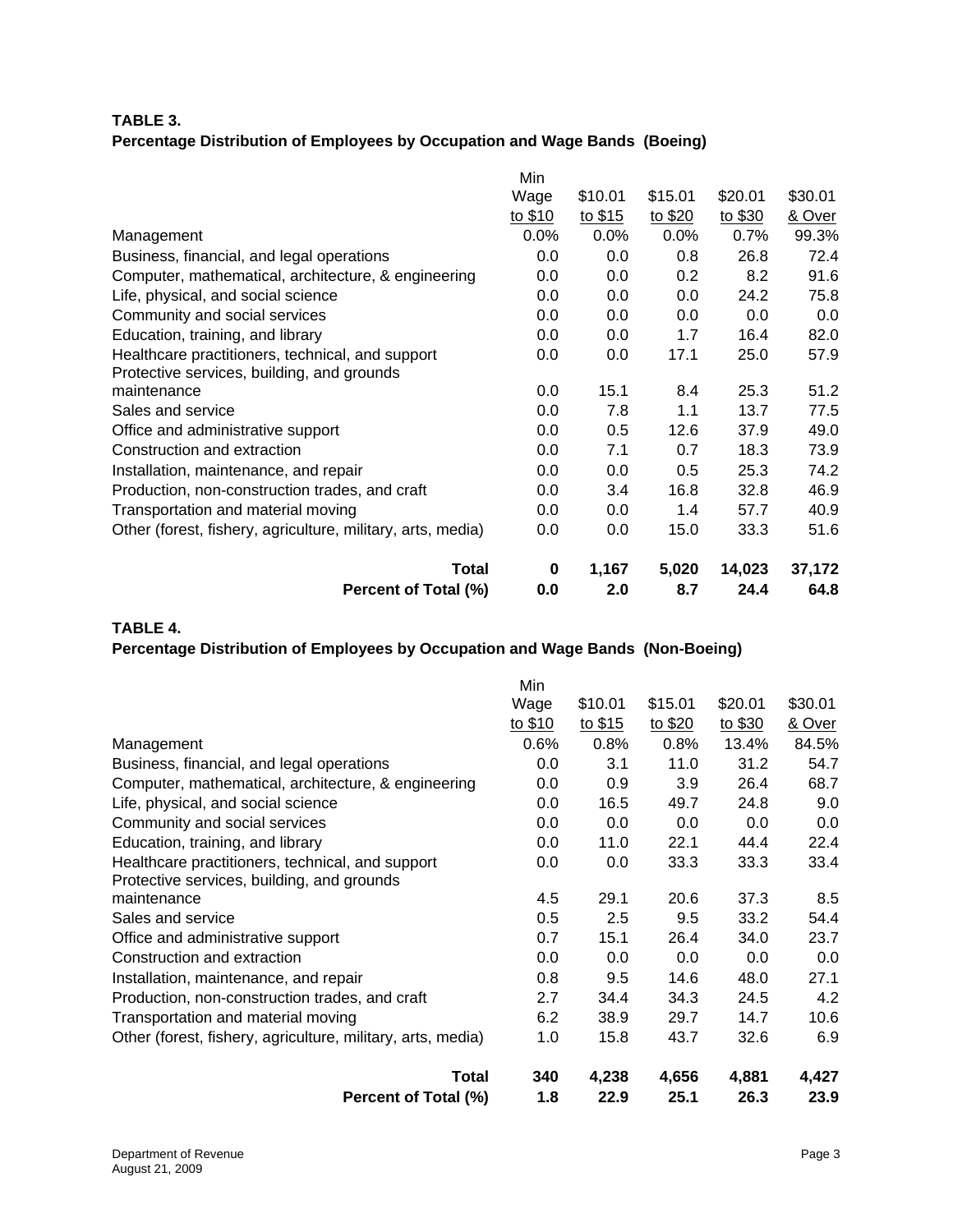| <b>TABLE 5.</b>                                                                        |  |  |
|----------------------------------------------------------------------------------------|--|--|
| Comparison of Boeing To Other Aerospace Firms - Wages, Employment Status, and Benefits |  |  |

|                 |                                                        |               | <b>Percent of Employees</b> |               |  |  |
|-----------------|--------------------------------------------------------|---------------|-----------------------------|---------------|--|--|
|                 |                                                        | All Firms     | <b>Boeing</b>               | <b>Others</b> |  |  |
| <b>Wages</b>    | \$30.01 & Over                                         | 54.8%         | 64.8%                       | 23.9%         |  |  |
|                 | \$20.01 to \$30                                        | 24.9          | 24.4                        | 26.3          |  |  |
|                 | \$15.01 to \$20                                        | 12.7          | 8.7                         | 25.1          |  |  |
|                 | \$10.01 to \$15                                        | 7.1           | 2.0                         | 22.9          |  |  |
|                 | Minimum Wage to \$10                                   | 0.4           | 0.0                         | 1.8           |  |  |
| <b>Status</b>   | Full-Time                                              | 97.0%         | 97.0%                       | 97.3%         |  |  |
|                 | Part-Time                                              | 0.4           | 0.1                         | 1.3           |  |  |
|                 | Temporary                                              | 2.6           | 2.9                         | 1.4           |  |  |
|                 | <b>Hired Through Temp Staff Firms</b>                  | 3.9           | 3.0                         | 6.7           |  |  |
| <b>Benefits</b> | Eligible for Medical<br><b>Eligible for Retirement</b> | 97.3%<br>95.0 | 97.4%<br>97.3               | 97.3%<br>87.6 |  |  |
|                 |                                                        |               |                             |               |  |  |

As shown in Table 5, these accountability reports indicate that at least 97 percent of the employees in this industry were in permanent, full-time status.

Table 6 shows that almost all employees were offered employment benefits. Monthly contributions paid by employers varied considerably. Aerospace firms reported that their share of medical benefits payments was as high as \$1,229 a month for an employee with maximum dental benefits of \$1,053 a month. The median medical benefits payment was \$340 a month and median dental benefits was \$41 a month.

### **TABLE 6.**

| <b>Percent of Total Employees</b><br><b>Offered Benefits</b> |       | Monthly Contribution Paid by Employer for Each Employee |         |        |  |
|--------------------------------------------------------------|-------|---------------------------------------------------------|---------|--------|--|
|                                                              |       |                                                         | Maximum | Median |  |
| Medical benefits                                             | 99.8% | <b>Medical</b>                                          | \$1.229 | \$340  |  |
| Dental benefits                                              | 99.3  | <b>Dental</b>                                           | 1.053   | 41     |  |
| Retirement benefits                                          | 99.0  |                                                         |         |        |  |